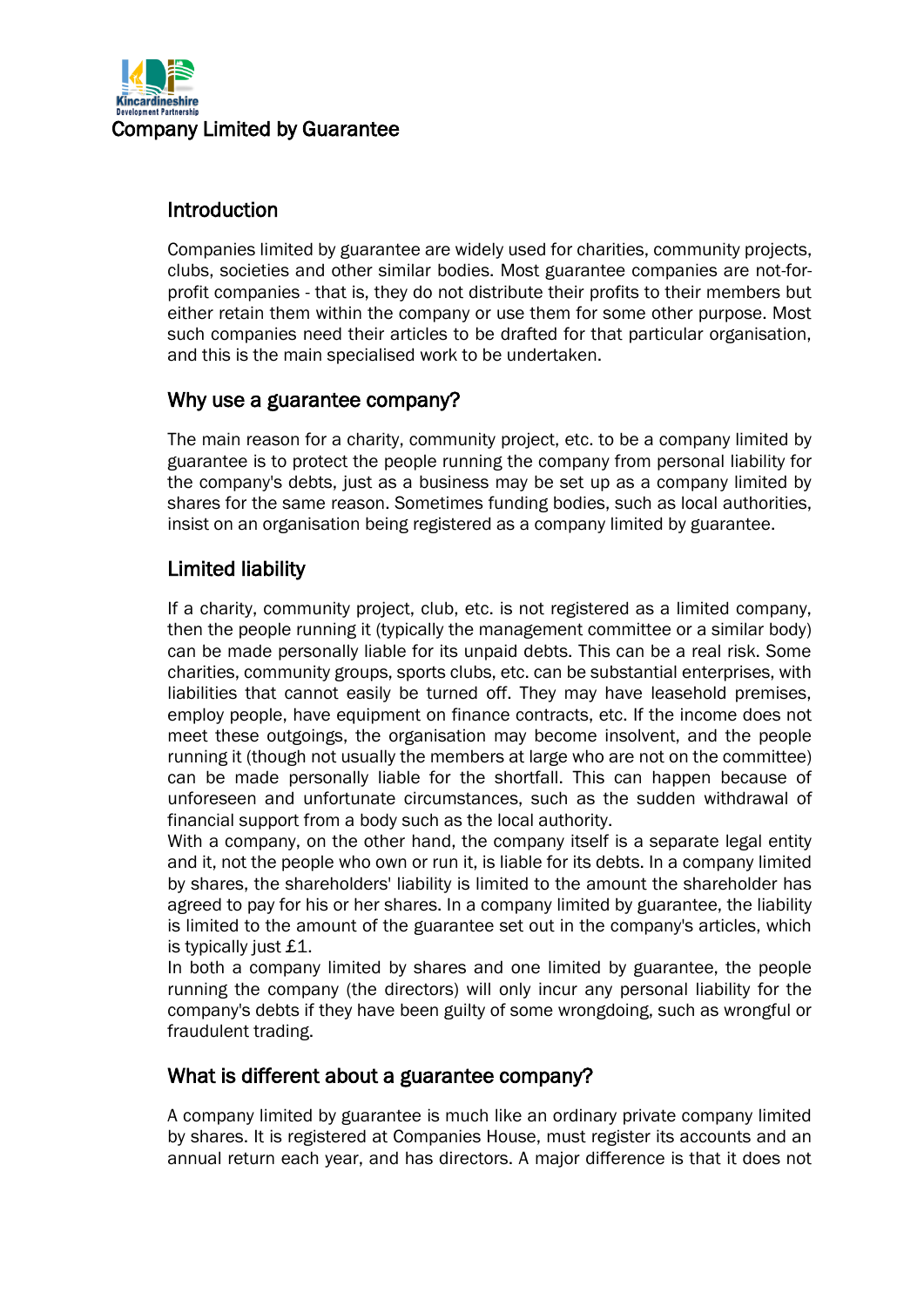

have a share capital or any shareholders, but members who control it. This is explained more fully below.

## Members, not shareholders

In a company limited by guarantee, there are no shareholders, but the company must have one or more members. Subject to any special provisions in the company's articles, the members will be entitled to attend general meetings and vote, and in most companies that means they can appoint and remove the directors, and have ultimate control over the company. Many clubs operate on this basis. The members meet at the Annual General Meeting and elect a committee to manage the club on their behalf, and subject to the rules in the club's constitution. If the club is a company, the same rules will apply and will be set out in the company's articles. By and large, the company law provisions relating to general meetings, resolutions, etc. in ordinary share companies apply to companies limited by guarantee.

Just as in a company limited by shares there may be different classes of shares, it is possible to have different classes of members in a guarantee company. There may be non-voting members, for example, or members who have restricted rights in some other way. In a sports club, for example, there may be junior members (those under a certain age) who cannot vote, or social members, who pay a lower subscription but cannot use the sports facilities.

# **Directors**

A company limited by guarantee, as a private company, must have at least one director. Most guarantee companies have several. The directors may be given some other title, such a committee, management committee, board of managers, trustees, or governors. Whatever title they may be given, if they are in day to day control of the company they are, in law, directors of that company. Their powers will depend on the terms of that particular company's articles, but typically they are given very wide powers of management. Just as in a company limited by shares, these powers are conferred on the directors collectively, when they are sitting as a board and passing resolutions for the management of the company. They may, of course, set up sub-committees, etc. and delegate powers to them, and may give particular directors special responsibilities, such as treasurer, membership secretary, etc.

In some companies, some or even all the directors may be appointed by one or more outside bodies, such as charities or local authorities who are backing the project. Some directors may be elected by particular interest groups. No share capital

The fact that a company limited by guarantee cannot have a share capital limits its fund-raising capacity, simply because it cannot issue shares to those who back it and join it. For this reason, some projects that are not essentially profit-motivated are set up as companies limited by shares. Many such companies impose subscriptions and/or a joining fee. A guarantee company can borrow money and may issue debentures or debenture (loan) stock.